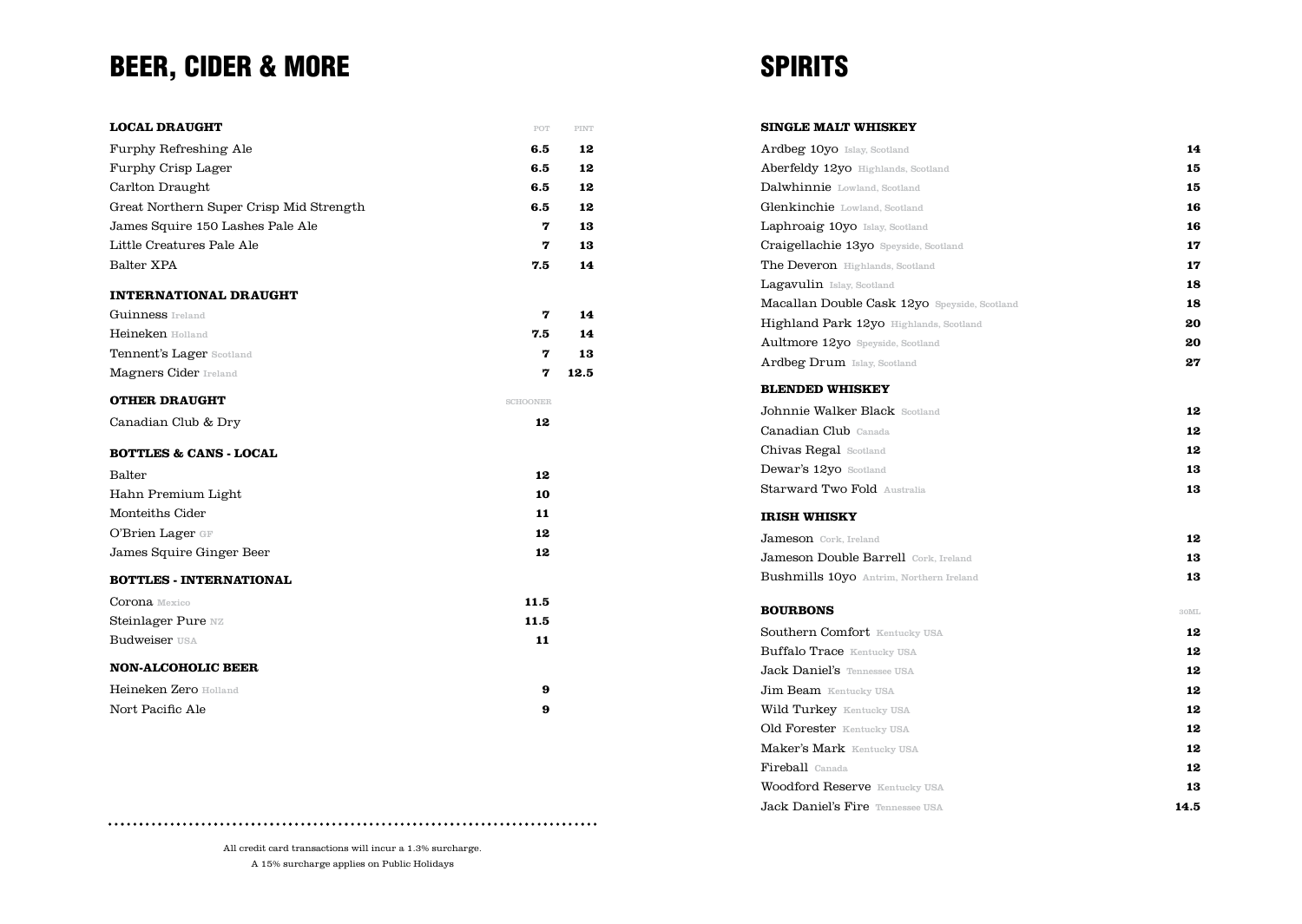## WINE BY THE GLASS

| Rothbury Estate Sparkling Cuvée Hunter Valley NSW               | 10    |       |
|-----------------------------------------------------------------|-------|-------|
| <b>T'Gallant Prosecco NV</b> Mornington Peninsula VIC           | 12    |       |
| <b>Chandon Brut NV</b> Coldstrea VIC                            | 15    |       |
| Jansz Tasmania Seasonal Premium Rosé TAS                        | 16    |       |
| ROSÉ                                                            |       |       |
| <b>T'Gallant Cape Schanck Rosé</b> Mornington Peninsula VIC     | 12    | 20    |
| <b>WHITE</b>                                                    | 150ML | 250ML |
| Rothbury Estate Chardonnay Hunter Valley NSW                    | 10    | 15    |
| <b>T'Gallant Juliet Moscato</b> Mornington VIC                  | 11    | 16    |
| 821 South Sauvignon Blanc Marlborough NZ                        | 12    | 17    |
| Yalumba 'Wild Ferment' Pinot Grigio Barossa Valley SA (ORGANIC) | 13    | 21    |
| Jim Barry Watervale Riesling Clare Valley SA                    | 13    | 22    |
| <b>Brokenwood Pinot Gris SA</b>                                 | 14    | 24    |
| <b>Vasse Felix Semillon Sauvignon Blanc Margaret River WA</b>   | 15    | 23    |

### **RED**

| <b>Rothbury Estate Cabernet Merlot</b> Hunter Valley NSW      | 10   | 15 |
|---------------------------------------------------------------|------|----|
| St Huberts 'The Stag' Pinot Noir Yarra Valley VIC             | 11   | 17 |
| <b>Seppelt 'The Drives' Shiraz</b> Barossa Valley SA          | 12   | 20 |
| Bleasdale Vineyards 'Second Innings' Malbec Adelaide Hills SA | 13   | 22 |
| <b>Pepperjack Shiraz</b> Barossa Valley SA                    | 13.5 | 23 |
| Katnook 'Founders Block' Cabernet Sauvignon Coonawarra SA     | 16   | 27 |
|                                                               |      |    |

Vintages may vary

# **SPIRITS**

| <b>APERITIF / DIGESTIF / LIQUEURS</b> |  |
|---------------------------------------|--|
|---------------------------------------|--|

| <b>Aperol</b> Italy               | 11 |
|-----------------------------------|----|
| Cinzano Rosso Vermouth Italy      | 11 |
| <b>Pernod</b> France              | 11 |
| Campari Italy                     | 11 |
| Kahlua Mexico                     | 10 |
| Baileys Irish Crème Ireland       | 10 |
| Midori Japan                      | 11 |
| <b>Chambord</b> France            | 11 |
| Disaranno Amaretto Italy          | 11 |
| <b>Frangelico</b> Italy           | 11 |
| Jagermeister Germany              | 11 |
| <b>Opal Bianca Sambucca</b> Italy | 11 |
| <b>Opal Nera Sambucca</b> Italy   | 11 |
|                                   |    |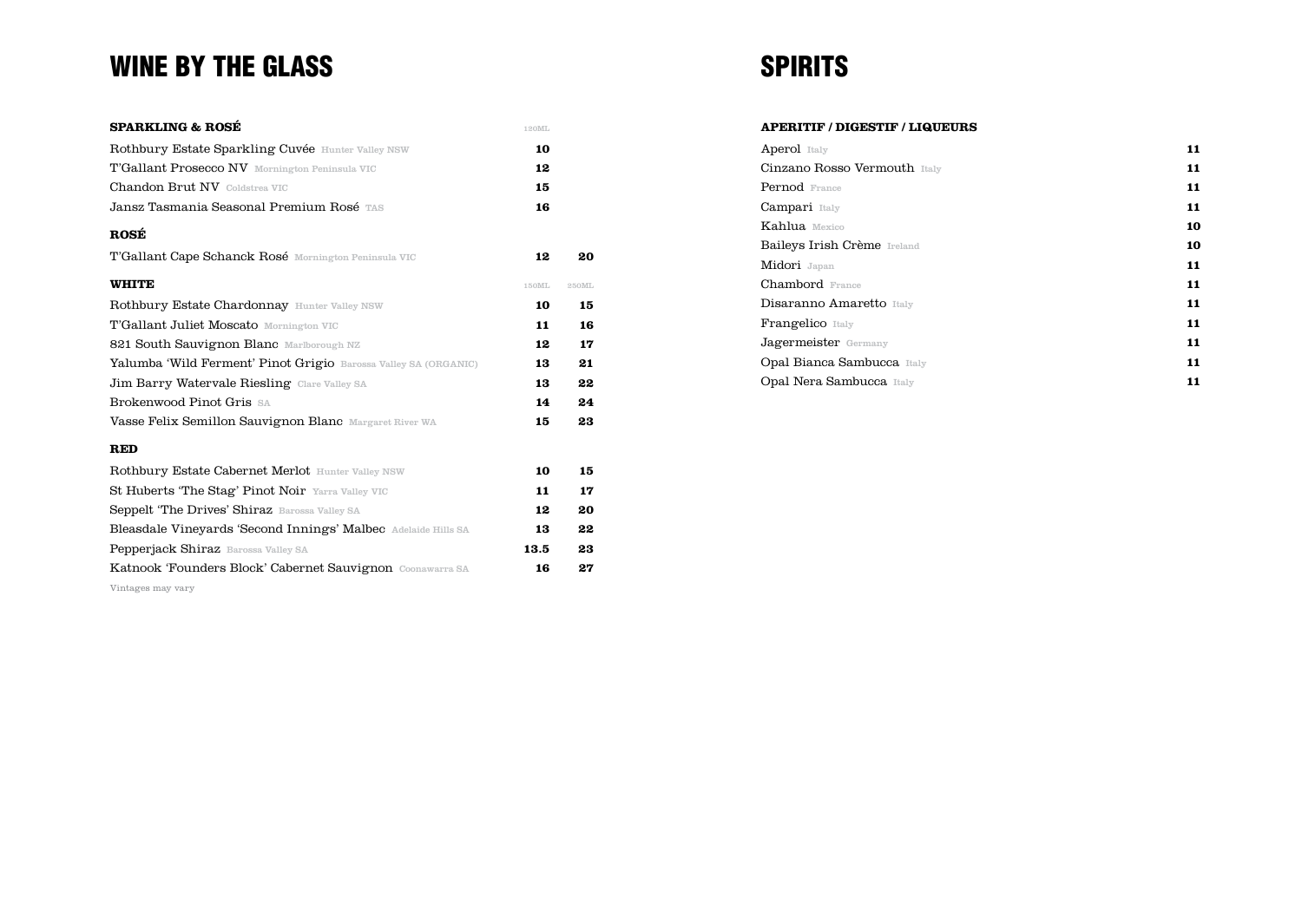### WINE BY THE BOTTLE **SECURE 2008** COCKTAILS

#### **SPARKLING & ROSÉ**

| Rothbury Estate Sparkling Cuvée Hunter Valley NSW                            | 45  |
|------------------------------------------------------------------------------|-----|
| <b>T'Gallant Prosecco NV</b> Mornington Peninsula VIC                        | 65  |
| <b>Chandon Brut NV</b> Coldstream VIC                                        | 80  |
| Jansz Tasmania Seasonal Premium Rosé TAS                                     | 80  |
| O'Leary Walker 'Hurtle'<br>Sparkling Pinot Noir Chardonnay Adelaide Hills SA | 105 |
| Moet & Chandon Imperial Brut France                                          | 185 |
| ROSÉ                                                                         |     |
| <b>T'Gallant Cape Schanck Rosé</b> Mornington Peninsula VIC                  | 60  |
| <b>WHITE</b>                                                                 |     |
| Rothbury Estate Chardonnay Hunter Valley NSW                                 | 45  |
| 821 South Sauvignon Blanc Marlborough NZ                                     | 59  |
| <b>T'Gallant Juliet Moscato</b> Mornintone VIC                               | 65  |
| Yalumba 'Wild Ferment' Pinot Grigio Barossa Valley SA (ORGANIC)              | 65  |
| Brokenwood Pinot Gris SA                                                     | 68  |
| Jim Barry Watervale Riesling Clare Valley SA                                 | 68  |
| Vasse Felix Semillon Sauvignon Blanc Margaret River WA                       | 70  |
| Pewsey Vale Block 61 Riesling Eden Valley SA                                 | 75  |
| Shaw + Smith Sauvignon Blanc Adelaide Hills SA                               | 75  |
| Cloudy Bay Sauvignon Blanc Marlborough NZ                                    | 120 |
| <b>RED</b>                                                                   |     |
| Rothbury Estate Cabernet Merlot Hunter Valley NSW                            | 45  |
| Seppelt 'The Drives' Shiraz Barossa Valley VIC                               | 55  |
| St Huberts 'The Stag' Pinot Noir Yarra Valley VIC                            | 55  |
| Bleasdale Vineyards 'Second Innings' Malbec Adelaide Hills SA                | 65  |
| Katnook Cabernet Sauvignon Coonawarra SA                                     | 70  |
| Barry Bros Shiraz Clare Valley SA                                            | 75  |
| Rockbare Grenache McLaren Valley SA                                          | 70  |
| Pepperjack Shiraz Barossa Valley SA                                          | 80  |
| <b>Bailey's of Glenrowan Shiraz</b> Glenrowan VIC (ORGANIC)                  | 80  |
| Penfolds Max's Cabernet Sauvignon SA                                         | 90  |
|                                                                              |     |

### Yalumba 'The Cigar' Cabernet Sauvignon Barossa Valley SA **94** Cape Mentelle Trinders Margaret River WA **102**

Vintages may vary

### **SPRITZ RANGE**

| Aperol Spritz                                                         | 16 |
|-----------------------------------------------------------------------|----|
| Aperol, Rothbury Sparkling Brut, Soda, Garnish Orange                 |    |
| Vodka and Blood Orange Spritz                                         | 22 |
| Ketel One Vodka, Fever Tree Italian Blood Orange Soda, Garnish Orange |    |
| Mexican Spritz                                                        | 23 |
| Herradura Blanco Silver Tequila, Sugar Syrup, Fever Tree Lime,        |    |
| Yuzu Soda, Garnish Lime                                               |    |
| Spiced Sangria Spritz                                                 | 22 |
| Captain Morgan Rum, Aperol, Fever-Tree Spiced Orange Ginger Ale,      |    |
| Soda, Garnish Orange                                                  |    |
|                                                                       |    |
| <b>CLASSIC COCKTAILS</b>                                              |    |
| Negroni                                                               | 20 |
| Tanqueray Gin, Campari, Cinzano Rosso Vermouth                        |    |
| Pornstar Martini                                                      | 21 |
| Ketel One Vodka, Passoa, Passionfruit Puree, Sugar Syrup              |    |
| Espresso Martini                                                      | 22 |
| Ketel One Vodka, Frangelico, De Kuyper Crème De Café                  |    |
| Whiskey Sour                                                          | 22 |
| Jameson Black Barrell Whiskey, Egg White, Orange Bitters, Lemon Juice |    |
| Tommy's Margarita                                                     | 22 |
| Herradura Silver Tequila, Cointreau, Lime Juice, Agave                |    |
| Long Beach Iced Tea                                                   | 23 |
| Tanqueray Gin, Ketel One Vodka, Herradura Tequila,                    |    |
| Bacardi Blanca Rum, Cranberry Juice Float                             |    |